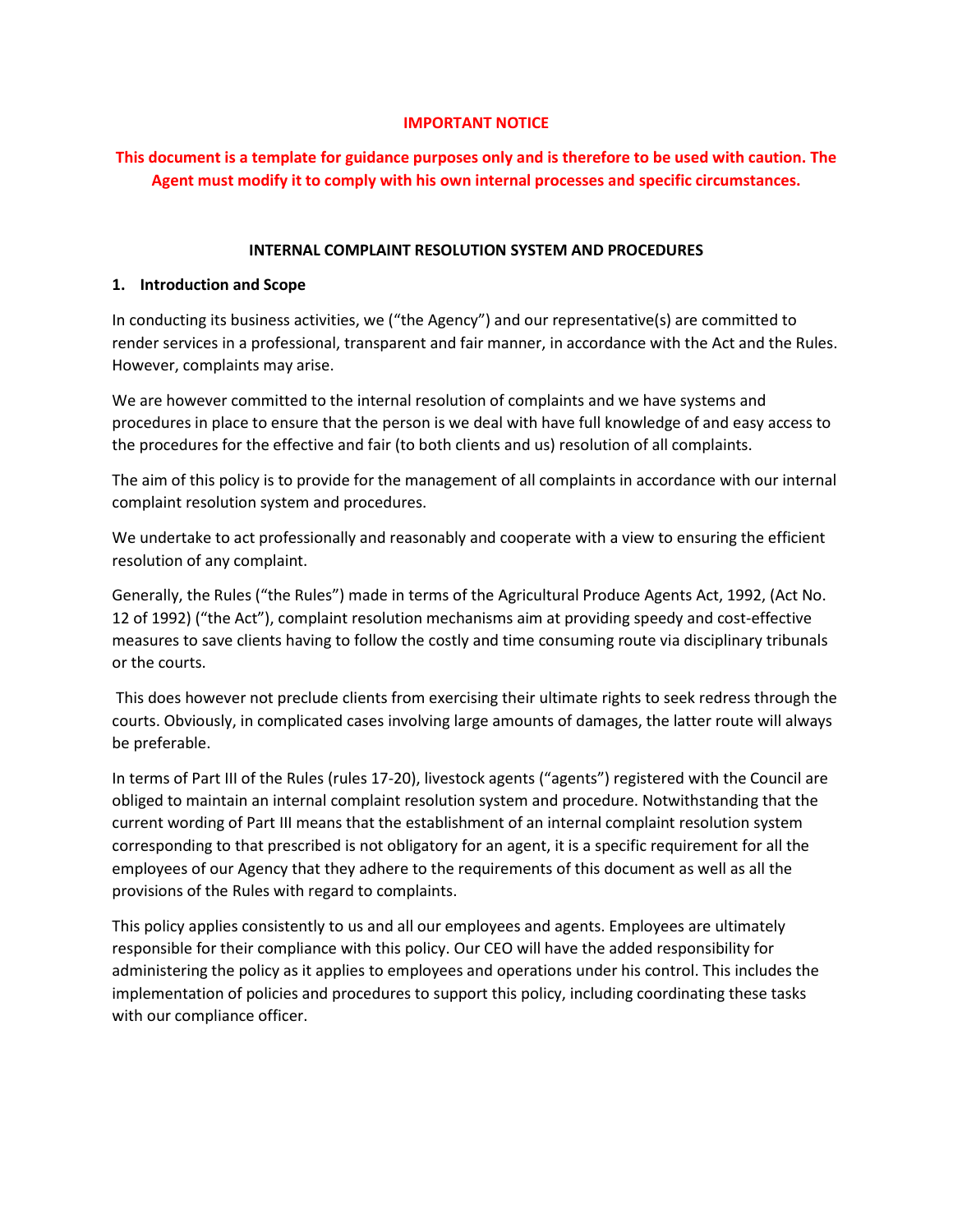### **2. Definitions <sup>1</sup>**

**'Compliant'** means a complaint as defined in rule 17(1) of the Rules, submitted by a producer, purchaser of fresh produce or any other person to us in respect of any person in our employment or any official of our Agency for purposes of resolution by our Agency.

A complaint means a specific complaint relating to produce sold or a service rendered by an agent or other employee of our Agency to the complainant and in which complaint it is alleged that we or the agent concerned or other employee of our Agency:

- has contravened or failed to comply with the provision of the Act or the Rules and that as a result thereof the complainant has suffered or is likely to suffer loss or damage;
- has willfully or negligently rendered a service to the complainant which has caused

loss or damage to the complainant or which is likely to result in such loss or damage;

- has treated the complainant unfairly, unprofessionally or improperly; or
- has through any other act or omission conducted himself unprofessionally, improperly or disgracefully.

### **'Internal complaint resolution system and procedures'** in relation to an agent and a client, means this

system and procedures established and maintained by our Agency in accordance with the Rules for the resolution of complaints by complainants.

**'Registrar '**means the registrar of the Agricultural Produce Agents Council, commonly referred to as APAC, referred to in section 1 of the Act.

**'Resolution'** or **'Internal resolution'** in relation to a complaint means the process of resolving of a complaint through and in accordance with our internal complaint resolution system and procedures as set forth herein.

**'Rules'** means the Rules made in terms of the Act.

### **3. Process to Submit a Complaint**

We, have the following processes in place when attending to a complaint:

- Once we or any of our employees become aware of a complaint, the complainant will be requested to submit such complaint, against us or one or more of our employees, in writing to our offices. We will also request that the complainant to submit any supporting documentation and/or other information with the written complaint in order to facilitate the proper handling and consideration of the complaint;
- All complaints will be entered into our formal Complaints Register and will be handled by our Complaints Officer. We will ensure that the Complaints Officer is adequately resourced and trying to ensure the effective and fair resolution of complaints;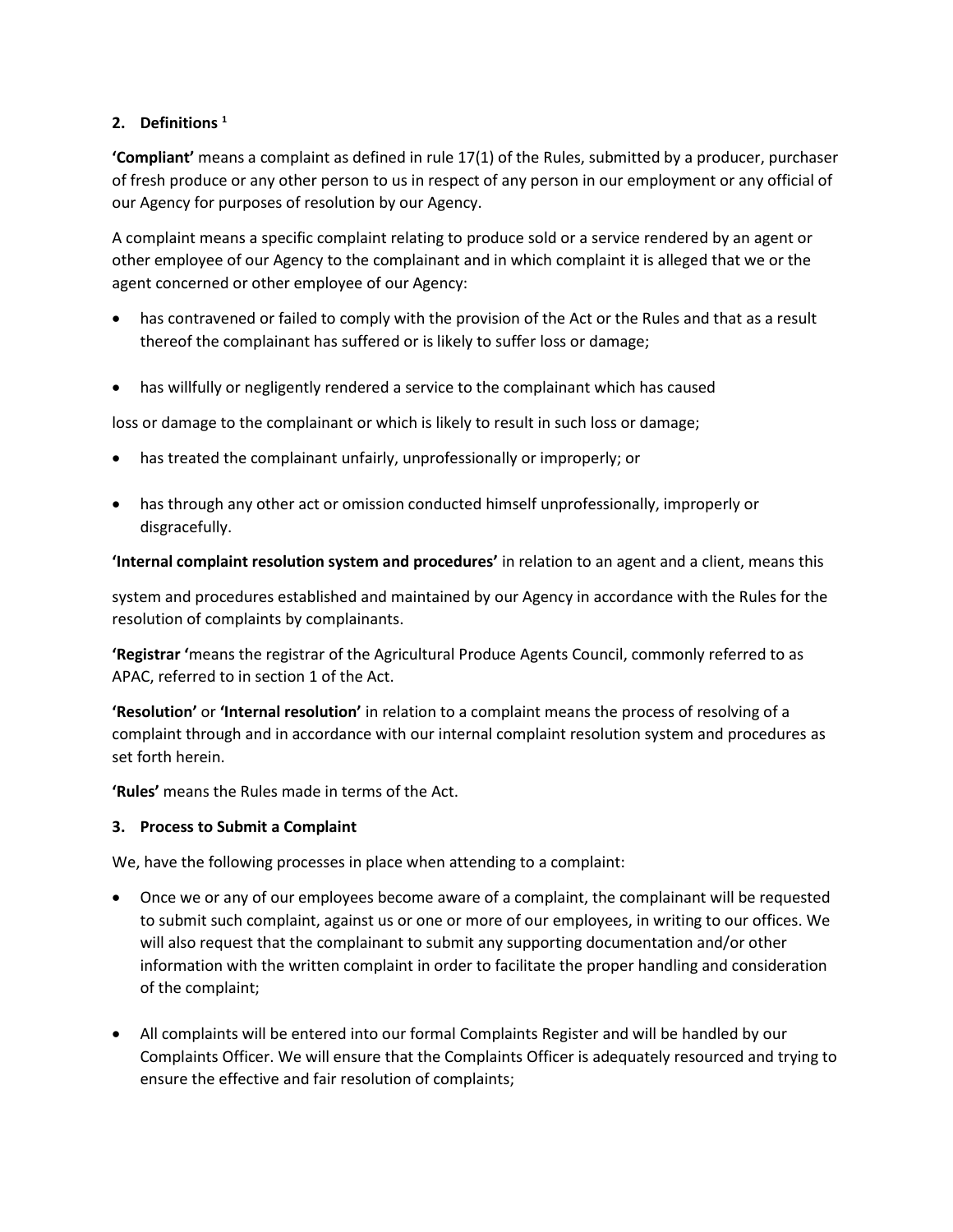- Non-routine serious complaints will be handled by senior staff with adequate expertise, training and experience to resolve the matter as soon as possible. The CEO will manage the process of consideration of the complaint;
- We will promptly acknowledge, in writing, to the complainant receipt of such complaint and furnish the complainant with details of the contact person at our Agency who will be involved with the investigation and resolution of the complaint;
- All complaints received from complainant's will be handled in a timely and fair manner, with each complaint receiving proper consideration in a process that is managed appropriately and effectively;
- We undertake to inform the complainant of the outcome of the investigation relating to the complaint within six (6) weeks of receipt of the initial written complaint;
- In a case where the complaint is resolved in favour of and to the satisfaction of the complainant, we will ensure that a full and appropriate level of redress is offered to the complainant without any further delays;
- In a case where the complaint is not resolved to the complainant's satisfaction, we will ensure that the complainant is made aware of their rights in terms of the Rules and the Act. This includes giving the complainant a full written report regarding the investigation of the complaint and the findings thereof, as well as contact details (physical and postal address, contact numbers, and e-mail addresses) for the Registrar of APAC where the client will be able to pursue further action at the Registrar's office;
- We undertake to maintain a record of complaints received for a period of 5 (five) years, together with an indication of whether or not such complaints were resolved;
- We further undertake to ensure that all new and existing principals are made aware of our Complaints Policy Manual and the procedures to follow should they wish to submit a complaint against us or one or more of our employees;
- After a complaint has been considered and resolved, the CEO and its board of directors will consider appropriate actions to avoid similar or potential other occurrences giving rise to complaints and ways to improve our services and the complaint resolution system and procedures, where appropriate.

In any particular case, before the Registrar enjoys jurisdiction, an aggrieved complainant must first resort to our internal complaint resolution system and procedure, such as the one we have outlined above.

## **4. Basic Principles of our Internal Complaints Resolution System**

Our internal complaints resolution system is based on the following basic principles: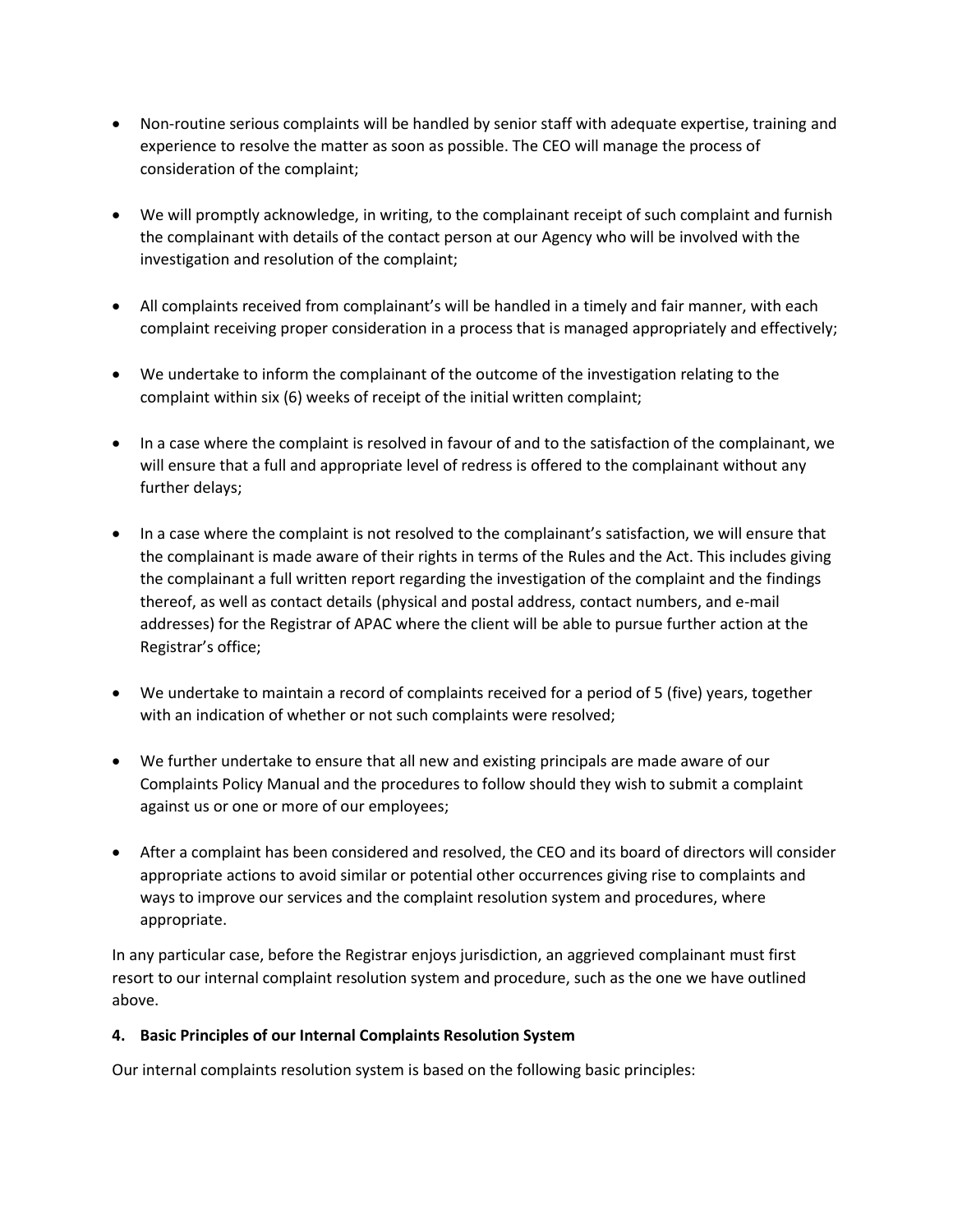- i. The maintenance of a Complaints Policy Manual which outlines our commitment to, and the systems and procedures we employ for the, internal resolution of any complaint submitted by a complainant against us or one or more of our employees.
- ii. Our procedures for the resolution of any complaint are transparent and visible to all persons ensuring that the complainant has full knowledge thereof.
- iii. Complainants are easily able to access such procedure through any of our offices or branches which are open to everyone or through the postal system, fax, telephone and/or electronic means, including our website. This document, which sets out our internal complaints resolution system and procedures, is available on request from our Complaints Officer who may be emailed at \_\_\_\_\_\_\_\_\_\_\_\_\_\_\_\_\_\_\_\_\_\_.
- iv. Ensure that the resolution of the complaint is done so in a fair manner giving equal opportunities to all parties to make their submissions regarding the complaint.
- v. Ensure adequate training of all relevant staff on the procedure to follow when a complaint has been submitted by a complainant, including full knowledge of the Rules and the Act and any other relevant legislation.
- vi. All complaints will be followed-up at an operational level to ensure avoidance of similar occurrences that might give rise to complaints and to improve services, systems and procedures where necessary.
- vii. Complaints records will be maintained for a minimum period of 5 (five) years together with an indication of whether or not such complaint was resolved and all cases of non-compliance with the legislation and the reasons for such non-compliance.
- viii. The following processes, procedures and internal controls are established to ensure compliance with the policy:
	- All employees and representatives will receive appropriate training on the policy on an annual basis;
	- Regular feedback will be obtained from the compliance officer on compliance with the policy; and
	- The policy will be reviewed on an annual basis.

## **5. Consequences of non-compliance**

Non-compliance with the policy by any of the employees or representatives will be reported to the board of directors, for appropriate disciplinary action.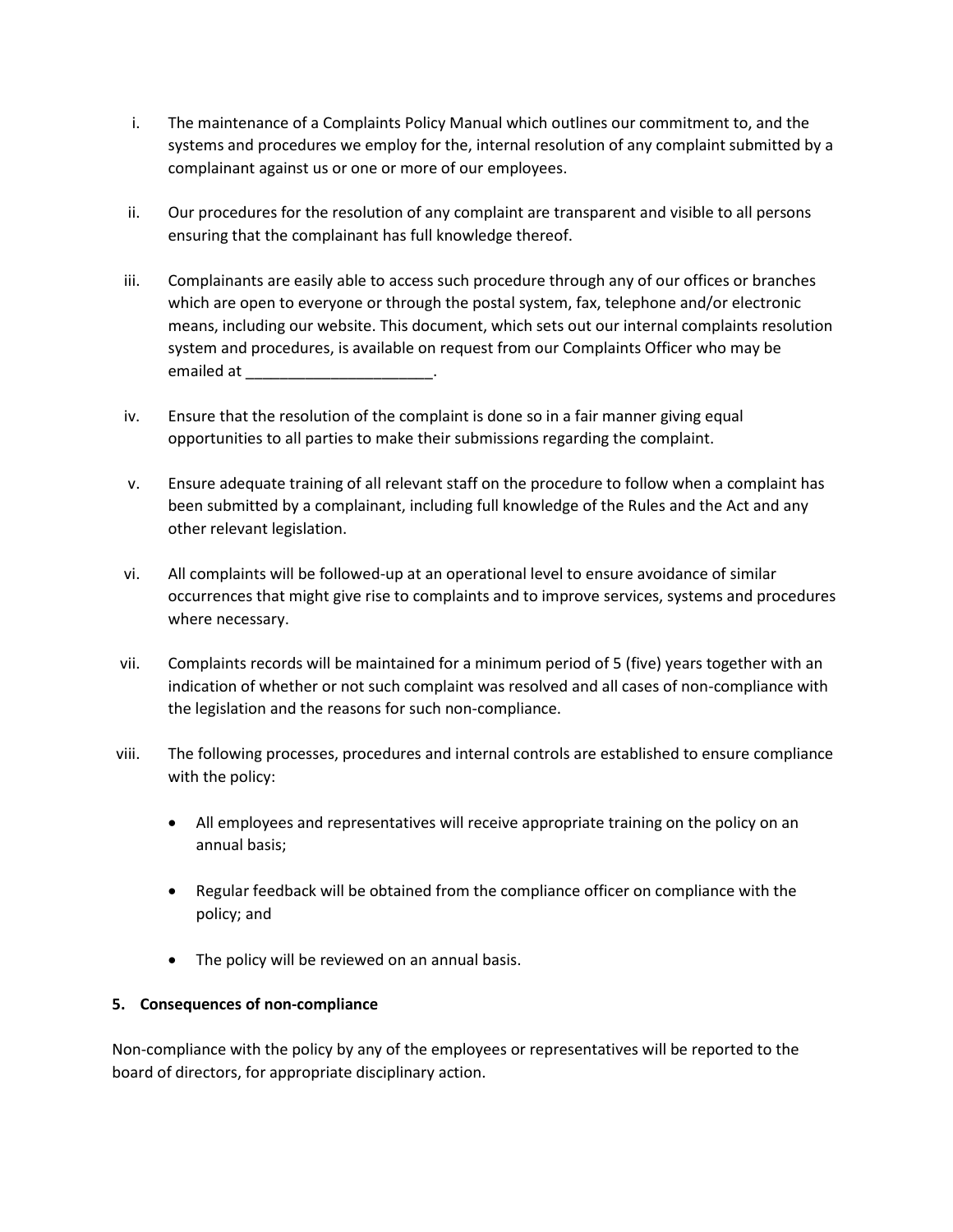#### **6. Referral to Registrar of APAC**

- i. If a complaint has not been resolved within 6 (six) weeks or where the complaint has been dismissed or where the complainant is not satisfied with the results of the investigation into the complaint; the complainant may refer the complaint to the Registrar of APAC.
- ii. The details for the Registrar are as follows:
	- ❖ **Physical address:** Benvista Office Park, Unit 5, Edgar Road, Jansen Park (Boksburg);
	- ❖ **Postal address:** Suite Number 69, Private Bag X 9, East Rand 1462;
	- ❖ **Telephone number:** 011 894 3680;
	- ❖ **Fax number:** 011 894 3761.
- iii. The Registrar will generally decline to investigate a complaint if a period of more than 6 (six) months has expired since the act or omission which resulted in the complaint.
- iv. The Registrar will generally decline to investigate a complaint, if proceedings have been instituted by the complainant in any court relating to the complaint.
- v. Should the complainant not lodge the complaint with the Registrar, the complainant may pursue any other avenue of law which is available to it.
- vi. The Registrar may decline to investigate a complaint if there are reasonable grounds to believe that a more appropriate dispute resolution process is available or in cases where it will be more appropriate to deal with the complaint in Court.
- vii. The Registrar of will only proceed to investigate a complaint if she has informed every other interested party of the receipt of such complaint, has provided particulars of such complaint to those parties and has provided those parties with the opportunity to respond.
- viii. The Registrar may follow and implement any procedure (including proceedings before the Disciplinary Tribunal of the Council) which she deems fit and may allow any party the right of legal representation.
- ix. The Registrar may make recommendations to the parties with a view to settle the dispute between the parties concerned and if accepted by the parties, such recommendation will have the effect of a final determination.
- x. The Registrar will in any case, where a matter has not been settled or a recommendation has not been accepted by the parties, make a final determination which may include dismissal of the complaint or referring the matter to the Disciplinary Tribunal of APAC for a hearing.